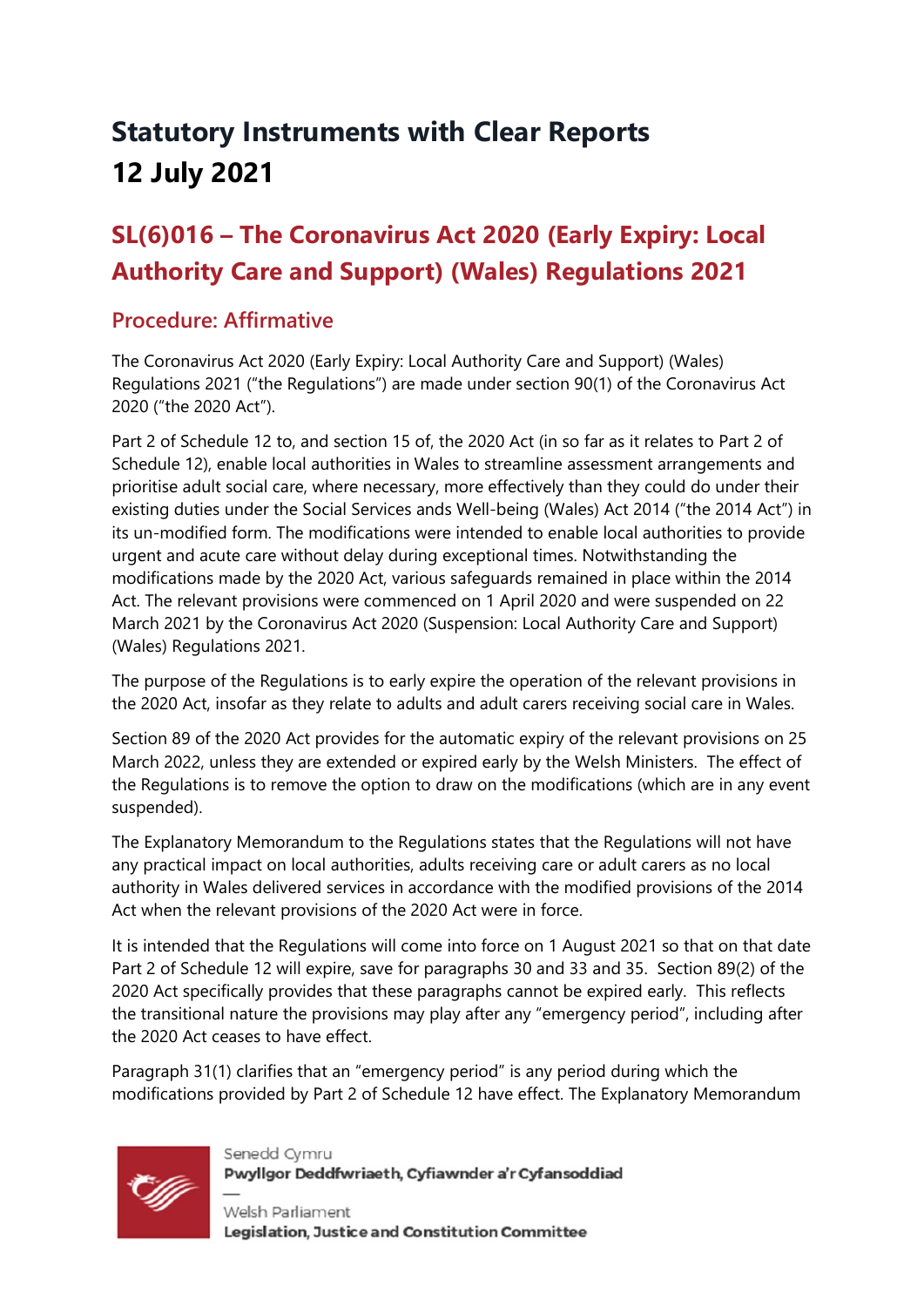to the Regulations notes that local authorities in Wales have all confirmed that they have not operated in accordance with the modified provisions during the "emergency period".

Paragraph 30 provides that a local authority may retrospectively undertake a financial assessment and charge for needs met using the modified provisions during the "emergency period" where no or a reduced charge has been made. Paragraph 33 makes similar provision for retrospective action in relation to duties under the 2014 Act relating to the portability of care and support.

Paragraph 35 provides that the Welsh Ministers can issue statutory guidance and direct local authorities to have regard to that guidance about how they are to exercise functions under the 2014 Act where the 2020 Act modifications to the existing social care duties under the 2014 Act are in operation.

The Explanatory Memorandum states that as no services were provided under the modified duties when the relevant provisions were in force, no adverse impact or disadvantage for individuals receiving care and support is expected as a result of the exclusion of paragraphs 30, 33 and 35 from the expiry effected by these Regulations.

**Parent Act:** Coronavirus Act 2020 **Date Made: Date Laid:** 22 June 2021 **Coming into force date:** 31 July 2021

## **SL(6)017 – The Care Planning, Placement and Case Review (Wales) (Amendment) Regulations 2021**

### **Procedure: Affirmative**

These Regulations amend the Care Planning, Placement and Case Review (Wales) Regulations 2015 ("the 2015 Regulations") in consequence of the Additional Learning Needs and Education Tribunal (Wales) Act 2018 amending section 83 of the Social Services and Well-being (Wales) Act 2014 ("the 2014 Act").

The effect of these Regulations is to continue the existing position regarding (a) the looked after children who are required to have a personal education plan, and (b) the list of information that must be included in a personal education plan.

Regulation 6 of these Regulations removes the requirement in the 2015 Regulations that a care and support plan include a personal education plan, as that requirement has been inserted into section 83 of the 2014 Act.



Senedd Cvmru Pwyllgor Deddfwriaeth, Cyfiawnder a'r Cyfansoddiad

Welsh Parliament Legislation, Justice and Constitution Committee